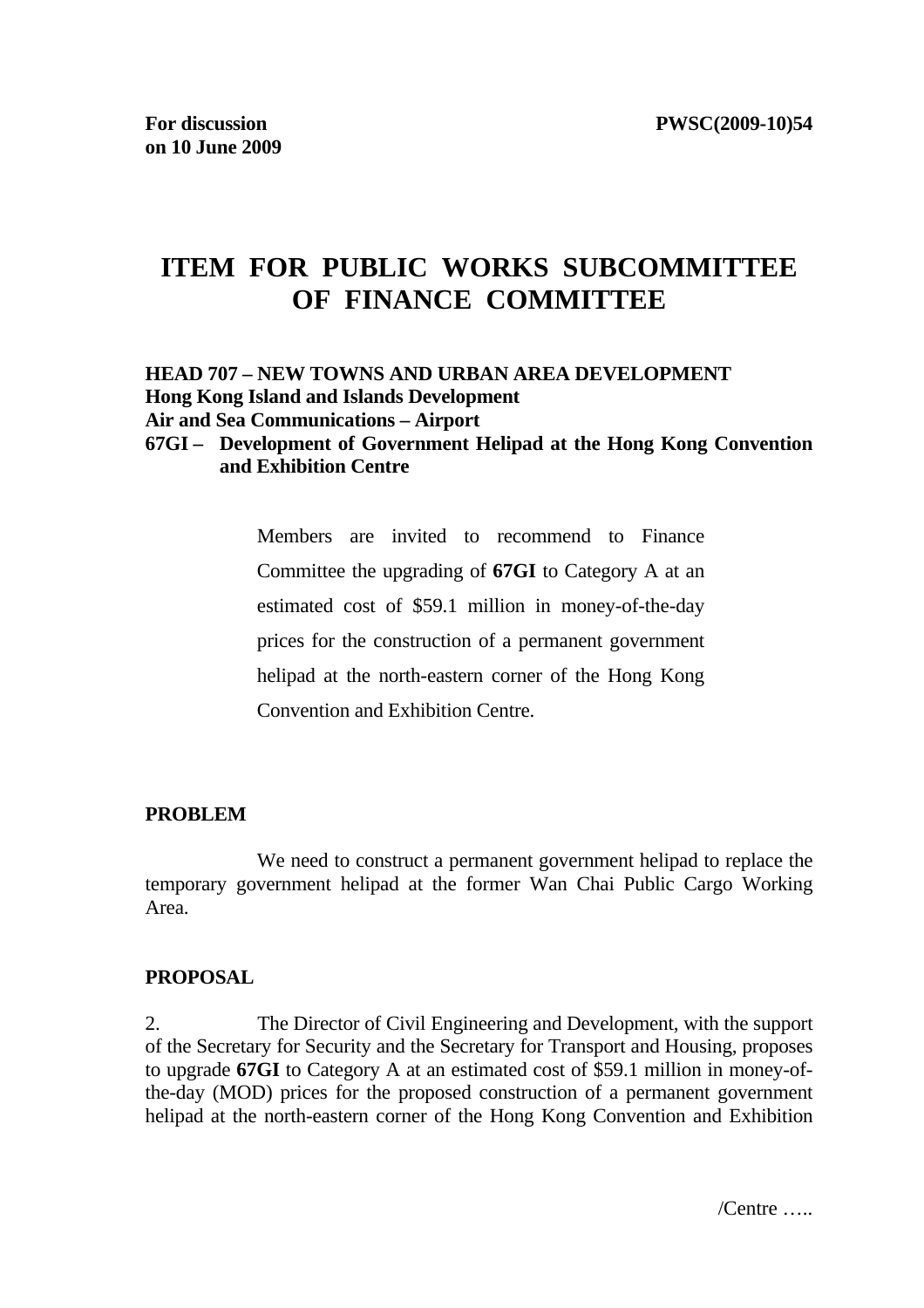Centre (HKCEC) for use by the Government Flying Service (GFS). The spare capacity of the proposed permanent government helipad will be made available for the provision of domestic commercial helicopter services at a charge to be determined by the Government, on condition that GFS must have absolute priority at all times in using the helipad.

#### **PROJECT SCOPE AND NATURE**

- 3. The project scope comprises 
	- (a) construction of a permanent government helipad<sup>1</sup> of about 2 700 square metres in area and associated facilities, including a two-storey passenger terminal building, vehicular access<sup>2</sup>, noise mitigation structures and an underground refuelling tank;
	- (b) demolition of an existing building at the proposed permanent government helipad site and, after the proposed permanent government helipad is in operation, demolition of the existing temporary government helipad at the former Wan Chai Public Cargo Working Area;
	- (c) reprovisioning of a public toilet  $\delta$  next to the Golden Bauhinia Square; and
	- (d) provision of environmental mitigation measures and monitoring works during the construction period.

A site plan showing the layout of the proposed government permanent helipad is at Enclosure 1. We plan to commence the proposed construction works in December 2009 for completion in December 2011.

#### /**JUSTIFICATION** …..

<sup>1</sup> Comprising three pads, namely one landing/taking-off pad, one take-off pad and one parking pad.

 $2$  This vehicular access will form an integral part of the open space at the Golden Bauhinia Square for use by the general public when not used by vehicles.

<sup>3</sup> A public toilet in the existing building at the proposed permanent government helipad site, which is mainly used by tourists, will be demolished together with the building and will be reprovisioned in the vicinity.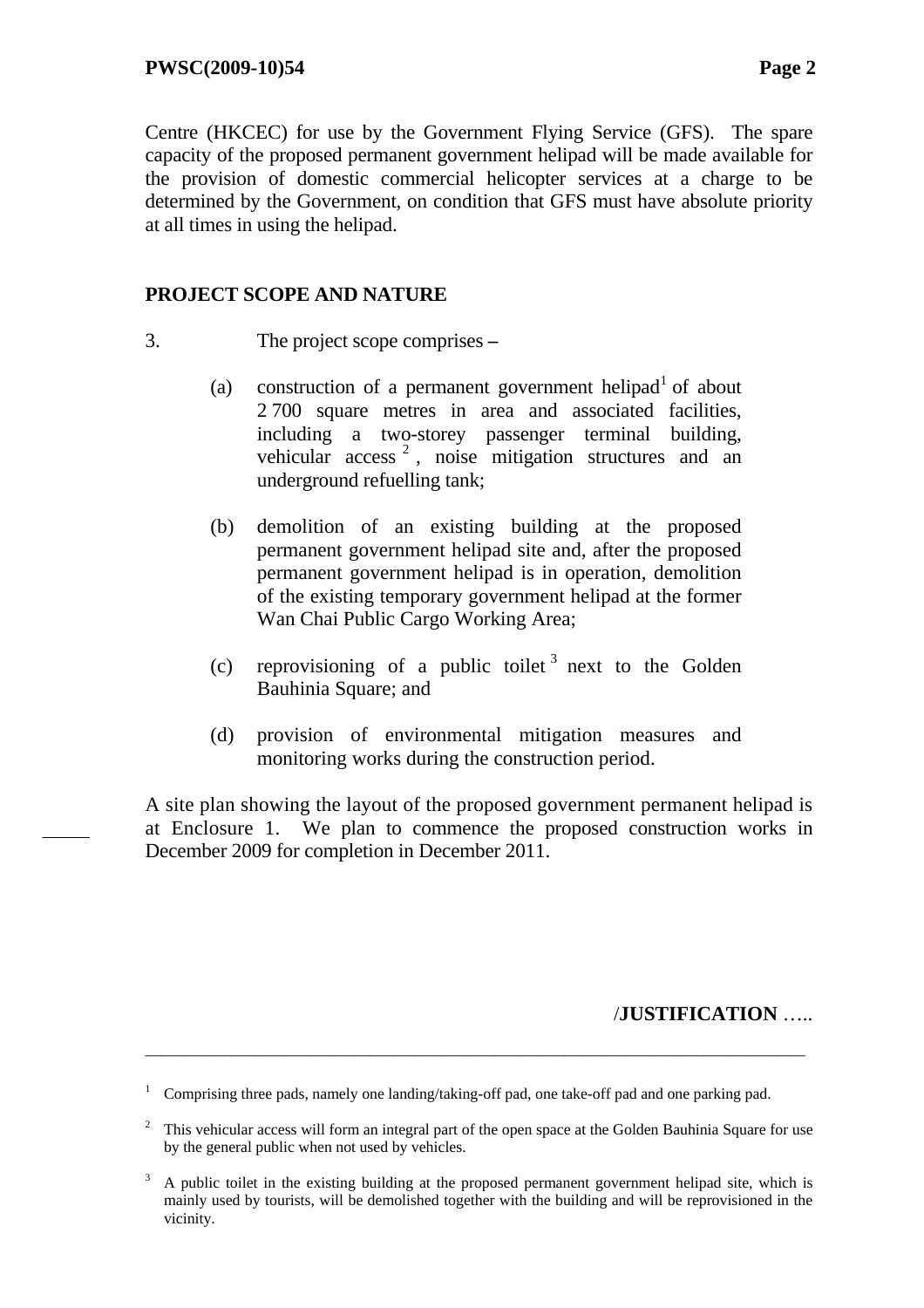## **JUSTIFICATION**

4. It is GFS's statutory function to provide flying services to support the work of various government departments and agencies and to provide round-theclock emergency services, such as search and rescue operations, casualty evacuation, fire-fighting and air ambulance services. Since the closure of the Central Helipad at Lung Wui Road in January 2004 to make way for the implementation of the Central Reclamation Phase III project, GFS has been operating at the temporary government helipad at the former Wan Chai Public Cargo Working Area. As this site will be subsequently required for harbour-front enhancement for public enjoyment under the development plan for Wan Chai North, there is a need to reprovision the government helipad to ensure undisrupted delivery of government flying services.

5. After a territory-wide site search, the site at the north-eastern corner of the HKCEC has been identified as the most suitable location for a permanent government helipad for the following reasons –

- (a) For casualty evacuation and search and rescue operations, the airlifted patients and casualties are normally taken to Pamela Youde Nethersole Eastern Hospital (PYNEH) direct. When weather conditions do not permit GFS's helicopters to land at the PYNEH, the airlifted patients and casualties will be transferred to other nearby hospitals by land transport. The proposed site is very conveniently located for such transfer purpose;
- (b) The proximity of the proposed location to the Hong Kong Police Force Headquarters will facilitate speedy transfer of police officers and equipment by GFS's helicopters to other parts of the territory to support law enforcement operations of the Police;
- (c) The proposed location meets aviation safety and GFS's operational requirements by providing two obstacle-free take-off climb and approach surfaces; and
- (d) The proposed location is relatively distant from residential developments, thus minimising the noise impact of helicopter operations on residents.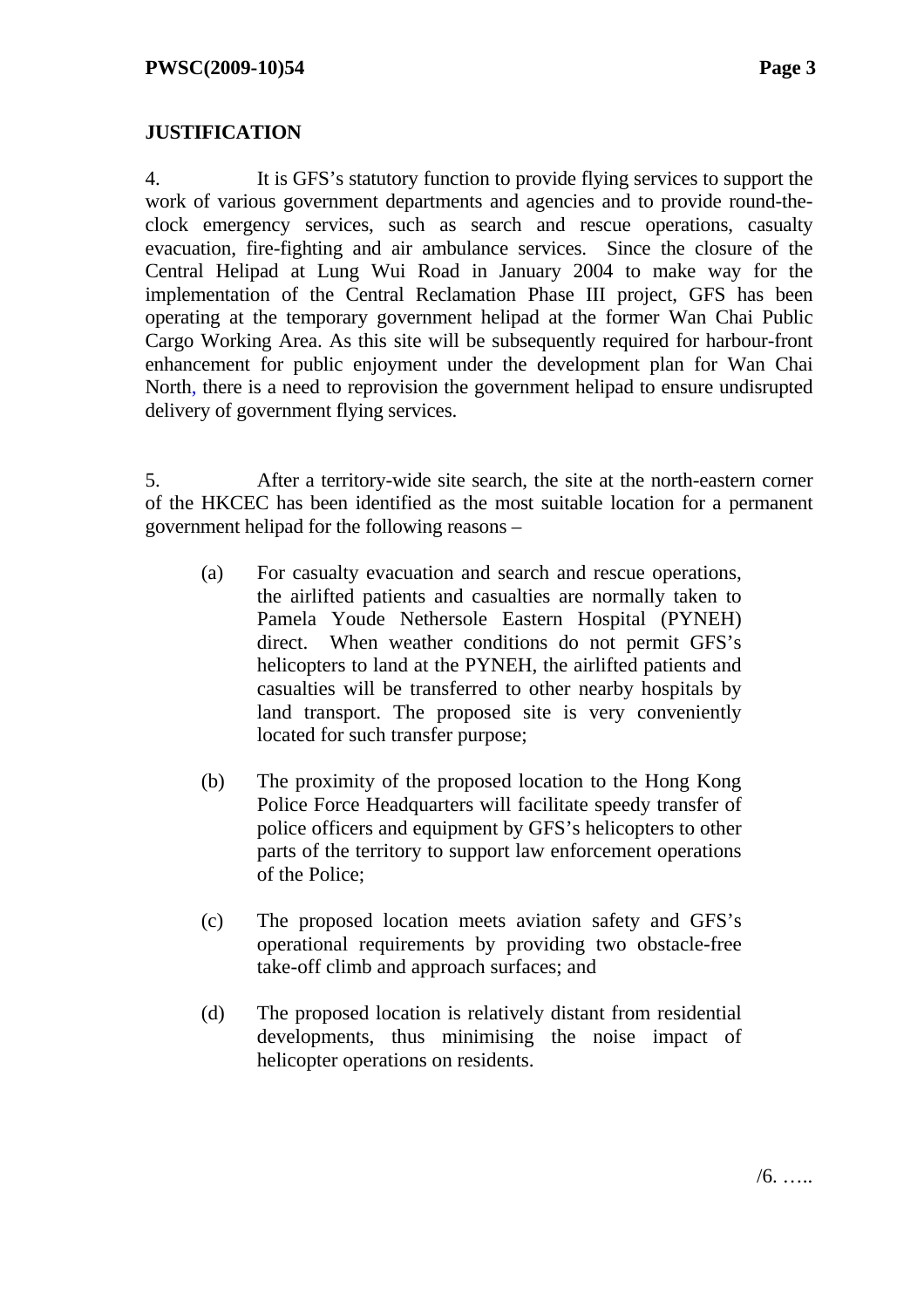/(d) …..

6. Since 1998, the Government has conducted repeated rounds of site searches to identify a suitable site for a domestic commercial helipad<sup>4</sup>. Taking account of the views expressed by the former Panel on Economic Services and the former Panel on Planning, Lands and Works of the Legislative Council<sup>5</sup>, the Administration proposed to the two Panels that while priority must at all times be given to the Government's emergency and essential flying services at the permanent government helipad in the vicinity of the HKCEC, the spare capacity of the helipad would be open to commercial uses at a charge to be determined by the Government. The two Panels had no objection to the proposal. Under the shared-use arrangement, it is projected that the permanent government helipad will provide sufficient capacity to meet the forecast demand for domestic commercial helicopter services up to at least 2020<sup>6</sup>.

#### **FINANCIAL IMPLICATIONS**

7. We estimate the capital cost of the project to be \$59.1 million in MOD prices (see paragraph 8 below), made up as follows –

|     |                                                                                                                           | \$ million |
|-----|---------------------------------------------------------------------------------------------------------------------------|------------|
| (a) | Permanent government helipad and<br>associated facilities                                                                 | 36.2       |
| (b) | Demolition of an existing building at<br>the permanent government helipad<br>site and the temporary government<br>helipad | 3.2        |
| (c) | Reprovisioning of a public toilet                                                                                         | 5.4        |
|     |                                                                                                                           |            |

<sup>4</sup> A waterfront site near the Western Park Sports Centre at Sheung Wan was once identified as a possible site, but the proposal did not have the support of the helicopter industry which considered the proposed site not suitable as it fell outside the central business district.

<sup>5</sup> At the joint meeting held on 28 February 2005, the former Panel on Economic Services and the former Panel on Planning, Lands and Works passed a motion, urging "the Government to expedite the provision of a permanent commercial heliport and associated facilities in the central business district of the Hong Kong Island, and, under the principle of no unlawful reclamation, allow the heliport at the HKCEC to accommodate both commercial uses by helicopter operators and government uses".

<sup>6</sup> We expect commercial helicopter flight movements to reach about 20 000 movements a year by 2020, which is worked out having regard to the number of domestic helicopter movements in 2004 and assuming an annual average growth rate of 6.3%.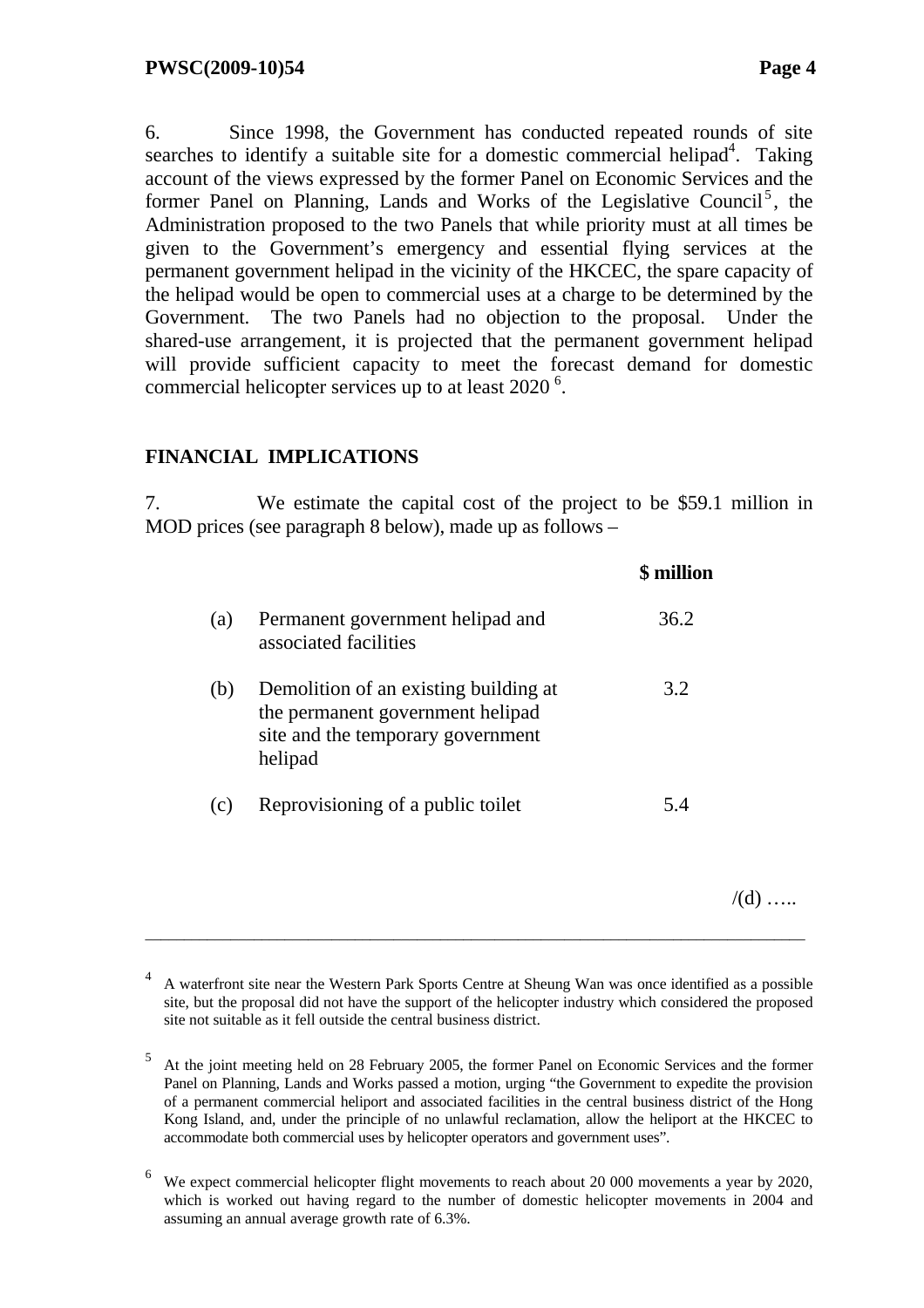|     |                                                           |           | <b>\$</b> million |                    |
|-----|-----------------------------------------------------------|-----------|-------------------|--------------------|
| (d) | Environmental mitigation measures<br>and monitoring works |           | 0.8               |                    |
| (e) | Consultants' fees                                         |           | 0.3               |                    |
|     | contract administration<br>(i)                            | 0.2       |                   |                    |
|     | (ii) management of resident site staff                    | 0.1       |                   |                    |
| (f) | Remuneration of resident site staff                       |           | 4.4               |                    |
| (g) | Contingencies                                             |           | 5.0               |                    |
|     |                                                           | Sub-total | 55.3              | (in September)     |
| (h) | Provision for price adjustment                            |           | 3.8               | 2008 prices)       |
|     |                                                           | Total     | 59.1              | (in MOD<br>prices) |
|     |                                                           |           |                   |                    |

We propose to engage consultants to undertake contract administration and site supervision of the proposed works. A detailed breakdown of the estimates for consultants' fees and resident site staff costs by man-months is at Enclosure 2.

8. Subject to approval, we will phase the expenditure as follows –

| Year          | \$ million<br>(Sept 2008) | <b>Price</b><br>adjustment<br>factor | \$ million<br>(MOD) |
|---------------|---------------------------|--------------------------------------|---------------------|
| $2009 - 2010$ | 1.0                       | 1.03500                              | 1.0                 |
| $2010 - 2011$ | 20.5                      | 1.05570                              | 21.6                |
| $2011 - 2012$ | 29.9                      | 1.07681                              | 32.2                |
| $2012 - 2013$ | 3.9                       | 1.09835                              | 4.3                 |
|               | 55.3                      |                                      | 59.1                |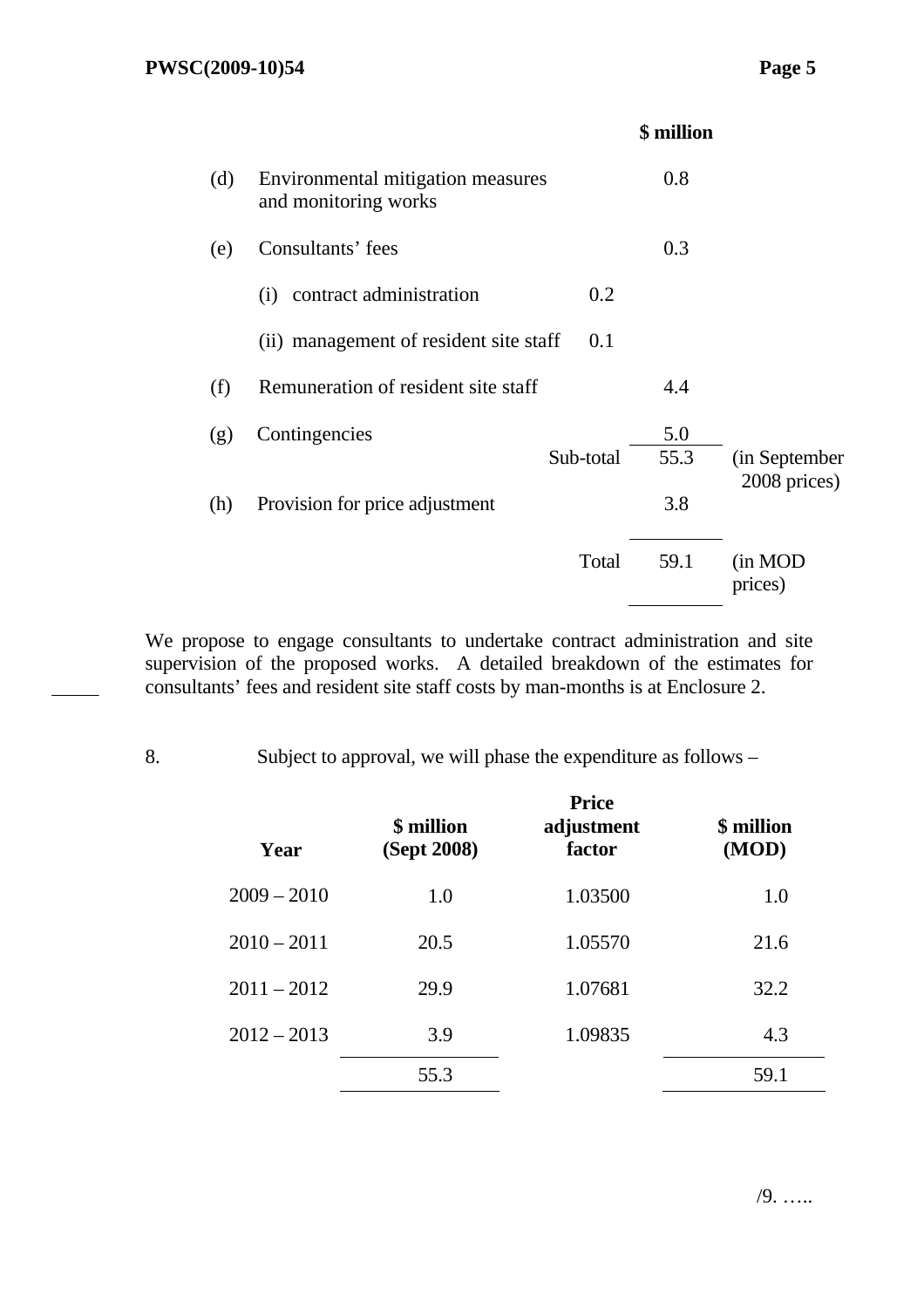9. We have derived the MOD estimates on the basis of the Government's latest forecast of trend rate of change in the prices of public sector building and construction output for the period from 2009 to 2013. We will invite tenders for the proposed works under a lump-sum contract because we can clearly define the scope of the works in advance. The contract will provide for price adjustments.

10. We estimate the annual recurrent expenditure arising from the proposal to be \$654,000, mainly for the appointment of contract staff for traffic control, running expenses and repair and maintenance. Charges payable by commercial helicopter operators for use of the proposed permanent government helipad for providing domestic commercial helicopter services will be determined at a later stage.

## **PUBLIC CONSULTATION**

11. The proposed development of the permanent government helipad near the north-eastern corner of the HKCEC received general public support during the public engagement exercise entitled "Harbour-front Enhancement Review – Wan Chai, Causeway Bay and Adjoining Areas", but the Hong Kong Regional Heliport Working Group, comprising industry players with an active interest over the development of the helipad, still considers that a larger helipad should be constructed. We consider that the proposal for a larger helipad could be reviewed as and when demand warrants it.

12. We consulted the former Panel on Economic Services and the former Panel on Planning, Lands and Works of the Legislative Council on the proposed construction of a permanent government helipad near the HKCEC and the proposed shared-use arrangement for commercial use at their joint meetings on 25 July 2005 and 24 October 2005. Members had no objection to the proposal. On 25 February 2008, during the discussions at the Panel on Economic Development on the results of the technical feasibility study for the subject, some Members expressed concerns about the operational arrangements for the shareduse proposal and urged the Administration to liaise more closely with the industry. Some Members also requested the Administration to expedite the provision of facilities for commercial helicopter services to cope with the forecast  $\tilde{d}$  emand<sup>7</sup>.

/13. …..

<sup>7</sup> The Administration provided supplementary information to the Panel on Economic Development in May 2009.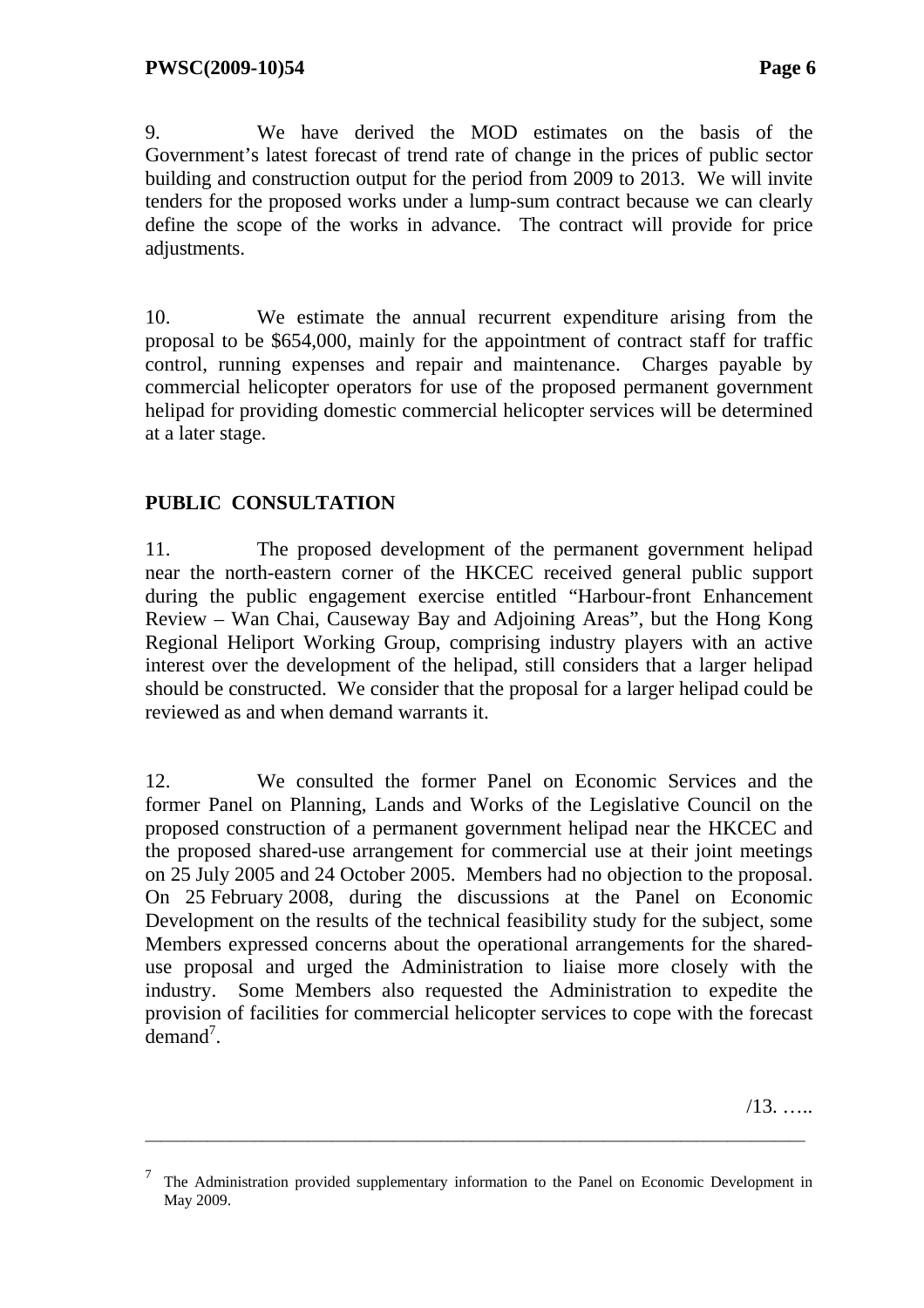13. On 18 March 2008, we briefed the Wan Chai District Council on the results of the technical feasibility study for the project and consulted it on the proposed shared-use arrangement of the permanent government helipad. The Wan Chai District Council did not object to the proposal. It suggested that the Government should co-ordinate the development of the permanent government helipad with other future developments in the area, and asked the Government to give due consideration to the detailed design of the helipad. A suggestion was also made that there should be a cap on the number of commercial flights at the beginning. We will take these views into account when drawing up the design of the helipad and the operational procedures.

14. We consulted the Legislative Council Panel on Development on 26 May 2009. Members had no objection to the project and welcomed the proposal to allow commercial helicopter operators to share the use of the proposed permanent government helipad. In response to Members' enquiries, we confirmed that the project did not involve any reclamation. We further clarified that the Wan Chai District Council had been consulted and had not objected to the shared-use proposal. We also indicated that the proposed permanent government helipad would provide sufficient capacity to meet the forecast demand for domestic commercial helicopter services up to at least 2020. We had maintained a dialogue with the helicopter industry and would review a proposal for a larger helipad as and when demand warranted it. Any in-situ expansion would be subject to the statutory town planning process.

15. We will continue to engage the public on the exterior design of the terminal building and the associated structures of the proposed government helipad. Views received from the public will be forwarded to the Town Planning Board for approval of the exterior design<sup>8</sup>.

## **ENVIRONMENTAL IMPLICATIONS**

16. As the proposed project is not a designated project under the Environmental Impact Assessment (EIA) Ordinance (Cap. 499), there is no need to conduct an environmental impact assessment. We will implement appropriate environmental mitigation measures for the project. During construction, we will control noise, dust and surface runoff through appropriate monitoring and measures specified in the works contract.

/17. …..

<sup>8</sup> The Notes of the Wan Chai North Outline Zoning Plan provides that the exterior design of the terminal building and the associated structures of the proposed government helipad requires the approval of the Town Planning Board.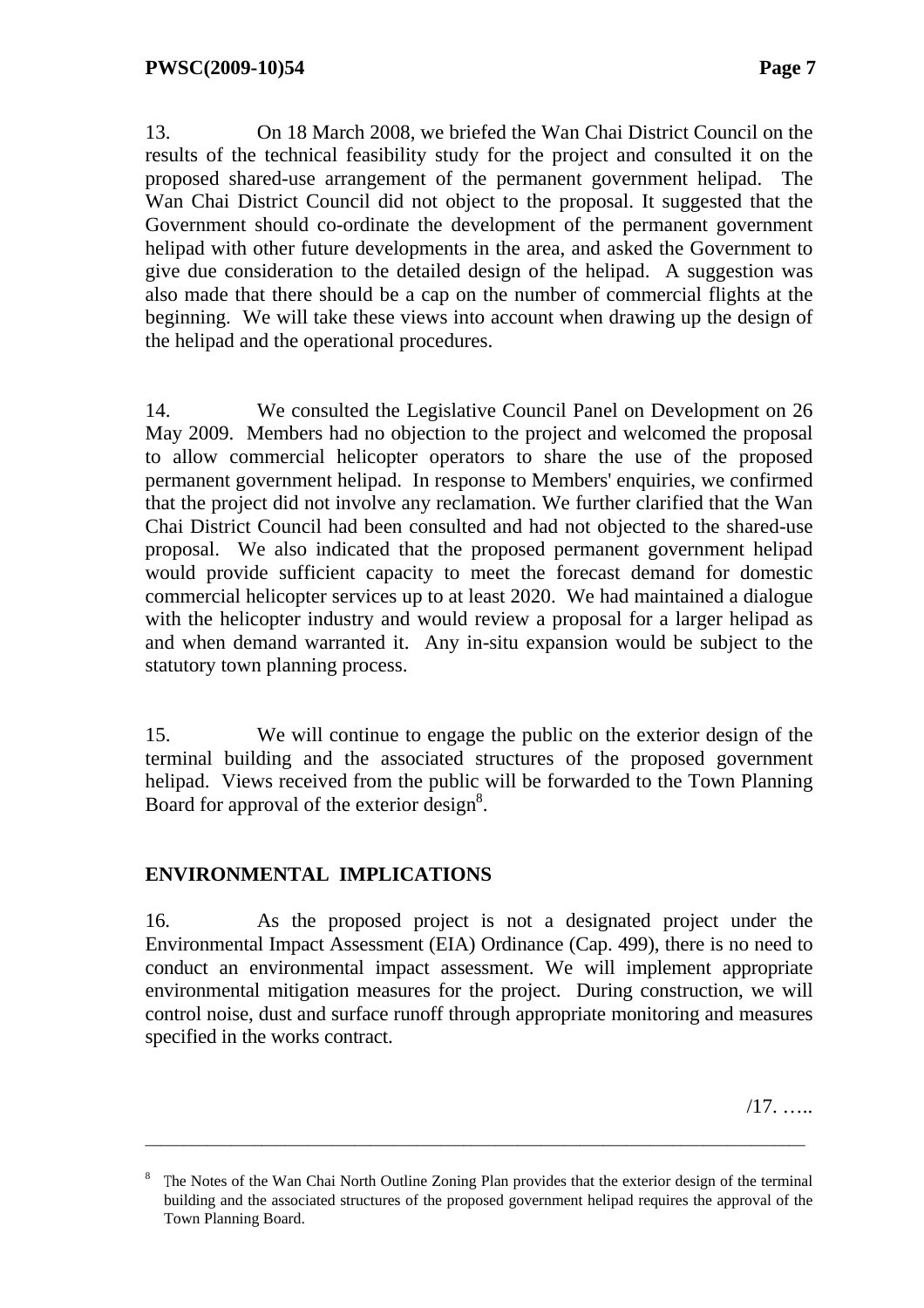17. At the planning and design stages, we have considered measures to reduce the generation of construction waste where possible. In demolishing the existing building at the proposed permanent government helipad site, we will retain the existing piled deck, which supports the building, and convert it to form the helipad platform in order to reduce demolition work. In addition, we will encourage the contractor to reuse inert construction waste (e.g. broken concrete) in other suitable construction sites as far as possible in order to minimise the disposal of inert construction waste to public fill reception facilities<sup>9</sup>. We will encourage the contractor to maximise the use of recycled or recyclable inert construction waste, as well as the use of non-timber formwork to further minimise the generation of construction waste.

18. We will require the contractor to submit for approval a plan setting out the waste management measures, which will include appropriate mitigation means to avoid, reduce, reuse and recycle inert construction waste. We will ensure that the day-to-day operations on site comply with the approved plan. We will require the contractor to separate the inert portion from non-inert construction waste on site for disposal at appropriate facilities. We will control the disposal of inert construction waste and non-inert construction waste to public fill reception facilities and landfills respectively through a trip-ticket system.

19. We estimate that the project will generate in total about 6 300 tonnes of construction waste. Of these, we will deliver 5 900 tonnes (94%) of inert construction waste to public fill reception facilities for subsequent reuse. In addition, we will dispose of 400 tonnes (6%) of non-inert construction waste at landfills. The total cost for accommodating construction waste at public fill reception facilities and landfills sites is estimated to be \$209,300 for this project (based on a unit cost of \$27/tonne for disposal at public fill reception facilities and  $$125$ /tonne<sup>10</sup> at landfills).

/**HERITAGE** …..

<sup>9</sup> Public fill reception facilities are specified in Schedule 4 of the Waste Disposal (Charges for Disposal of Construction Waste) Regulation (Cap. 354N). Disposal of inert construction waste in public fill reception facilities requires a licence issued by the Director of Civil Engineering and Development.

<sup>&</sup>lt;sup>10</sup> This estimate has taken into account the cost for developing, operating and restoring the landfills after they are filled and the aftercare required. It does not include the land opportunity cost for existing landfill sites (which is estimated at  $$90/m^3$ ), nor the cost to provide new landfills (which is likely to be more expensive) when the existing ones are filled.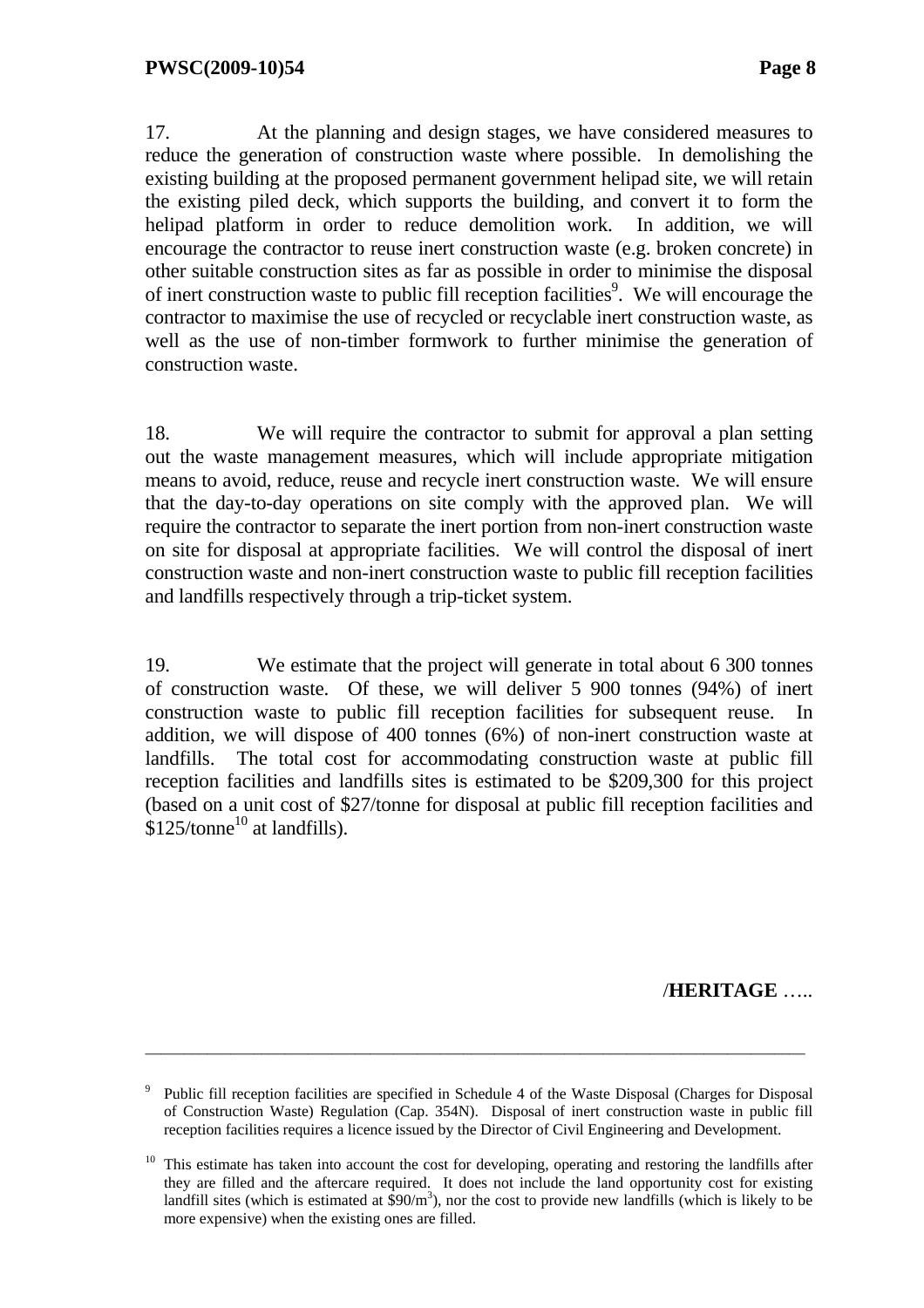## **HERITAGE IMPLICATIONS**

20. The project will not affect any heritage site, i.e. all declared monuments, proposed monuments, graded historic sites/buildings, sites of archaeological interest and government historical sites identified by the Antiquities and Monuments Office.

## **LAND ACQUISITION**

21. The project does not require land acquisition.

## **BACKGROUND INFORMATION**

22. We upgraded **67GI** to Category B in October 2005.

23. In November 2006, we engaged consultants to conduct a technical feasibility study, which was completed in December 2007. We commenced the detailed design in January 2008 and have substantially completed the design. The total cost of the technical feasibility study and the detailed design is \$1.2 million. We charged this amount to block allocation **Subhead 7100CX** "New towns and urban area works, studies and investigation for items in Category D of the Public Works Programme".

24. The proposed works will involve the removal of 36 trees. All trees to be removed are not important trees<sup>11</sup>. We will transplant all of them in the vicinity.

 $/25.$  ….

<sup>&</sup>lt;sup>11</sup> Important trees refer to trees in the Register of Old and Valuable Trees, or any other trees that meet one or more of the following criteria –

<sup>(</sup>a) trees of 100 years old or above;

<sup>(</sup>b) trees of cultural, historical or memorable significance e.g. Fung Shui tree, tree as landmark of monastery or heritage monument, and trees in memory of an important person or event;

<sup>(</sup>c) trees of precious or rare species;

<sup>(</sup>d) trees of outstanding form (taking account of overall tree sizes, shape and any special features) e.g. trees with curtain like aerial roots, trees growing in unusual habitat; or

<sup>(</sup>e) trees with trunk diameter equal or exceeding 1.0 m (measured at 1.3 m above ground level), or with height/canopy spread equal or exceeding 25 m.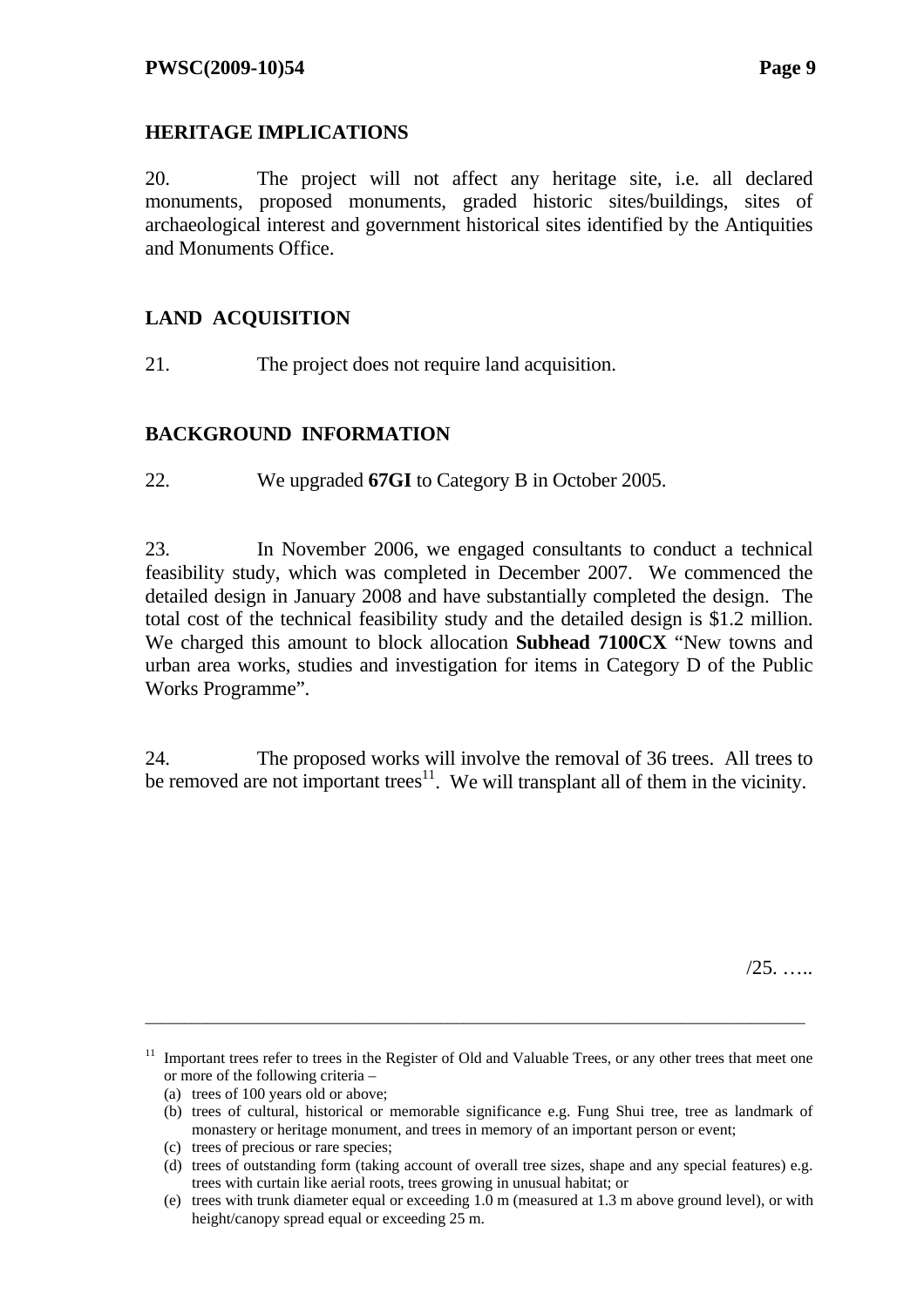25. We estimate that the proposed works will create about 40 jobs comprising 5 professional/technical staff and 35 labourers, providing employment for a total of 730 man-months.

--------------------------------------

Security Bureau Transport and Housing Bureau June 2009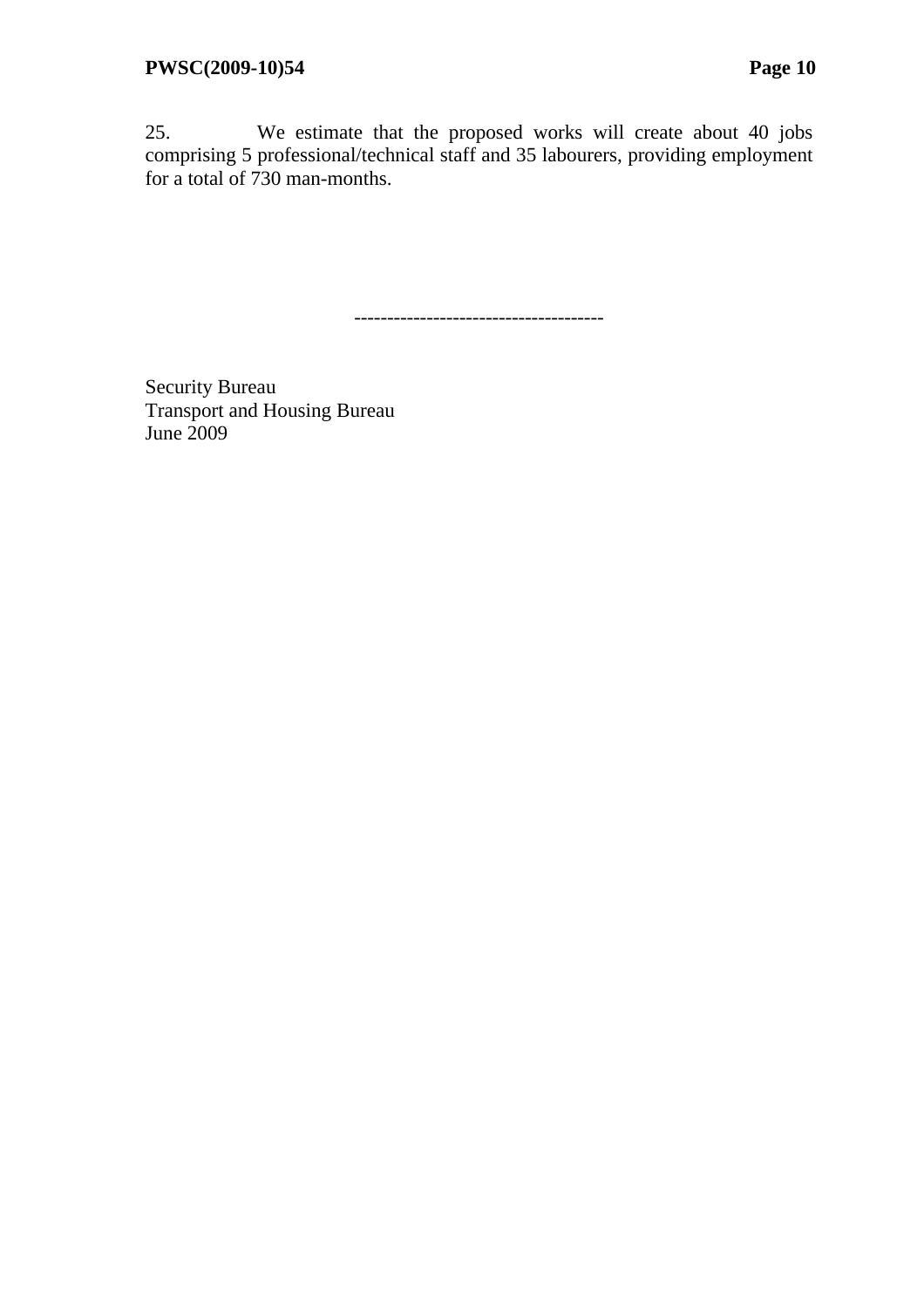

#### 附件 一 ENCLOSURE



升降坪 LANDING AND -TAKEOFF PAD

> 起機坪 TAKEOFF PAD

停機坪 PARK ING PAD

6 米 高 透 明 隔 音 屏 6m NOISE BARRIER WITH TRANSPARENT PANEL

公厕 PUBLIC TOILET

6 米 闊 車 輛 通 道 6m WIDE VEHICULAR ACCESS

| 辦事處 office<br>港島及離島拓展處<br>HONG KONG ISLAND AND ISLANDS<br>DEVELOPMENT OFFICE |
|------------------------------------------------------------------------------|
| 三土木工程拓展署<br><b>CEDD</b> CIVIL ENGINEERING AND<br>DEVELOPMENT DEPARTMENT      |